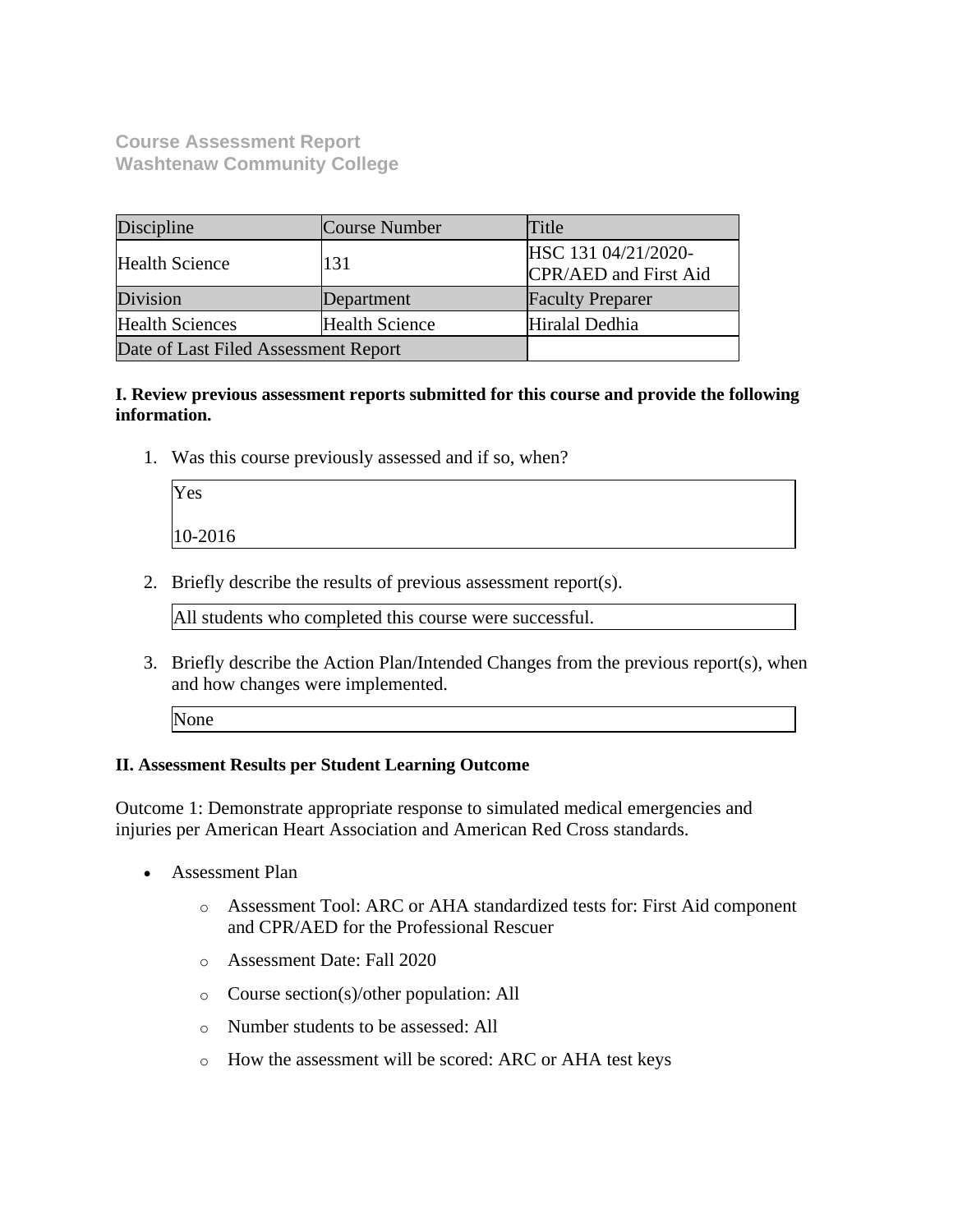- o Standard of success to be used for this assessment: 70% of students will score 80% or higher on tests
- o Who will score and analyze the data: Course coordinator
- 1. Indicate the Semester(s) and year(s) assessment data were collected for this report.

| rall (indicate years below) below) | Winter (indicate years) | SP/SU (indicate years)<br>below) |
|------------------------------------|-------------------------|----------------------------------|
| 2019                               |                         |                                  |

2. Provide assessment sample size data in the table below.

| # of students enrolled | # of students assessed |
|------------------------|------------------------|
| 141                    |                        |

3. If the number of students assessed differs from the number of students enrolled, please explain why all enrolled students were not assessed, e.g. absence, withdrawal, or did not complete activity.

Students who completed the class were successful. Students who were not successful either stopped attending the class or were absent from the testing and were assigned NP.

4. Describe how students from all populations (day students on campus, DL, MM, evening, extension center sites, etc.) were included in the assessment based on your selection criteria.

All students were assessed.

5. Describe the process used to assess this outcome. Include a brief description of this tool and how it was scored.

CPR/AED exam - Students took the American Red Cross (ARC) First Aid and CPR/AED written tests at the conclusion of the course. These tests are written by ARC and scored with an answer key.

6. Briefly describe assessment results based on data collected for this outcome and tool during the course assessment. Discuss the extent to which students achieved this learning outcome and indicate whether the standard of success was met for this outcome and tool.

Met Standard of Success: Yes

100% of students scored 98 - 100% on the exams. The minimum score to qualify for certification is 80% so all students met the standard of success.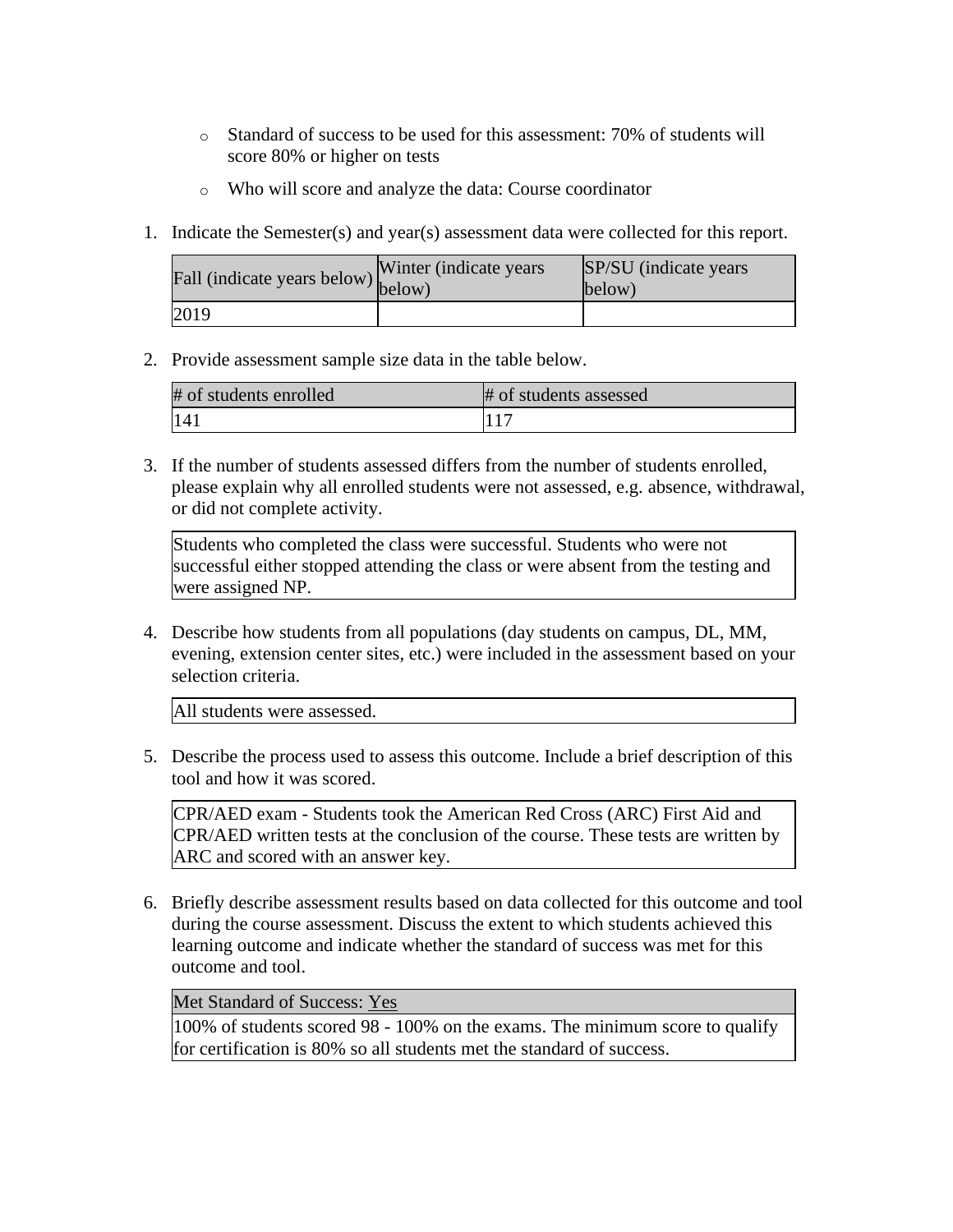7. Based on your interpretation of the assessment results, describe the areas of strength in student achievement of this learning outcome.

All students who completed this class were successful. This class is a two-day class. Students who were not successful either stopped attending or were absent on the testing days.

8. Based on your analysis of student performance, discuss the areas in which student achievement of this learning outcome could be improved. If student met standard of success, you may wish to identify your plans for continuous improvement.

Since students who completed the course were successful, the class is meeting the students' needs. Students who were not successful in this two-day class either do not attend or attend only one day. We are limited in how we can intervene in these situations.

Outcome 1: Demonstrate appropriate response to simulated medical emergencies and injuries per American Heart Association and American Red Cross standards.

- Assessment Plan
	- o Assessment Tool: ARC or AHA Skills Check-outs sheets
	- o Assessment Date: Fall 2020
	- o Course section(s)/other population: All
	- o Number students to be assessed: All
	- o How the assessment will be scored: ARC or AHA established skills list
	- o Standard of success to be used for this assessment: 70% will satisfactorily perform all ARC or AHA skills
	- o Who will score and analyze the data: Course coordinator
- 1. Indicate the Semester(s) and year(s) assessment data were collected for this report.

| Fall (indicate years below) below) | Winter (indicate years) | SP/SU (indicate years)<br>below) |
|------------------------------------|-------------------------|----------------------------------|
| 2019                               |                         |                                  |

2. Provide assessment sample size data in the table below.

| # of students enrolled | # of students assessed |
|------------------------|------------------------|
| 141                    |                        |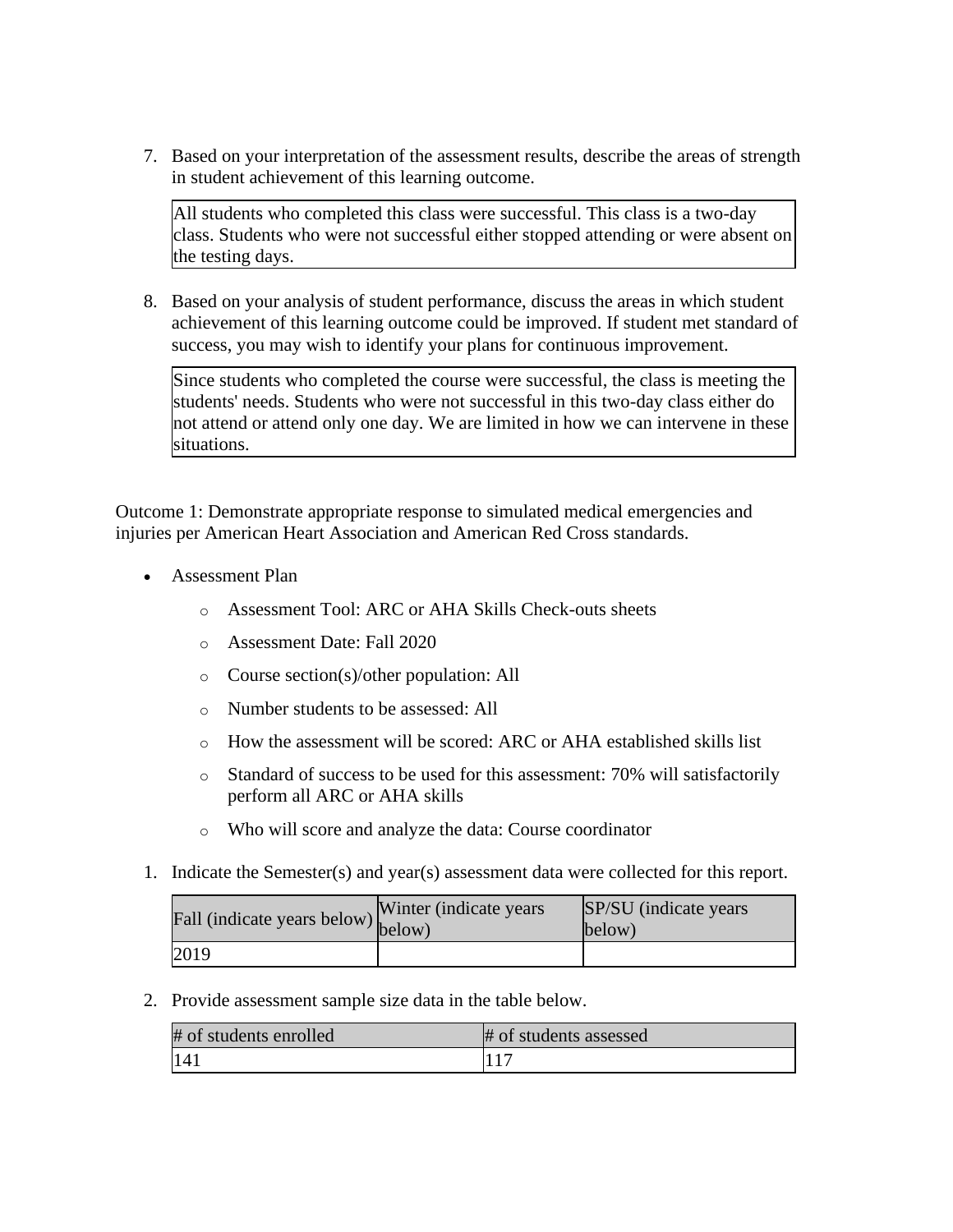3. If the number of students assessed differs from the number of students enrolled, please explain why all enrolled students were not assessed, e.g. absence, withdrawal, or did not complete activity.

All students who completed the course were assessed. Students who were not successful either stopped attending or were absent from the testing days and were assigned an NP.

4. Describe how students from all populations (day students on campus, DL, MM, evening, extension center sites, etc.) were included in the assessment based on your selection criteria.

All students were assessed.

5. Describe the process used to assess this outcome. Include a brief description of this tool and how it was scored.

Skill checklist- Demonstrate proficiency of performing simulated CPR/AED and First Aid skills.

6. Briefly describe assessment results based on data collected for this outcome and tool during the course assessment. Discuss the extent to which students achieved this learning outcome and indicate whether the standard of success was met for this outcome and tool.

Met Standard of Success: Yes

All students (100%) met the standard of success.

7. Based on your interpretation of the assessment results, describe the areas of strength in student achievement of this learning outcome.

All students who completed this class were successful. This class is a two-day class. Students who were not successful either stopped attending or were absent on the testing days.

8. Based on your analysis of student performance, discuss the areas in which student achievement of this learning outcome could be improved. If student met standard of success, you may wish to identify your plans for continuous improvement.

Since students who completed the course were successful, the class is meeting the students' needs. Students who were not successful in this two-day class either do not attend or attend only one day. We are limited in how we can intervene in these situations.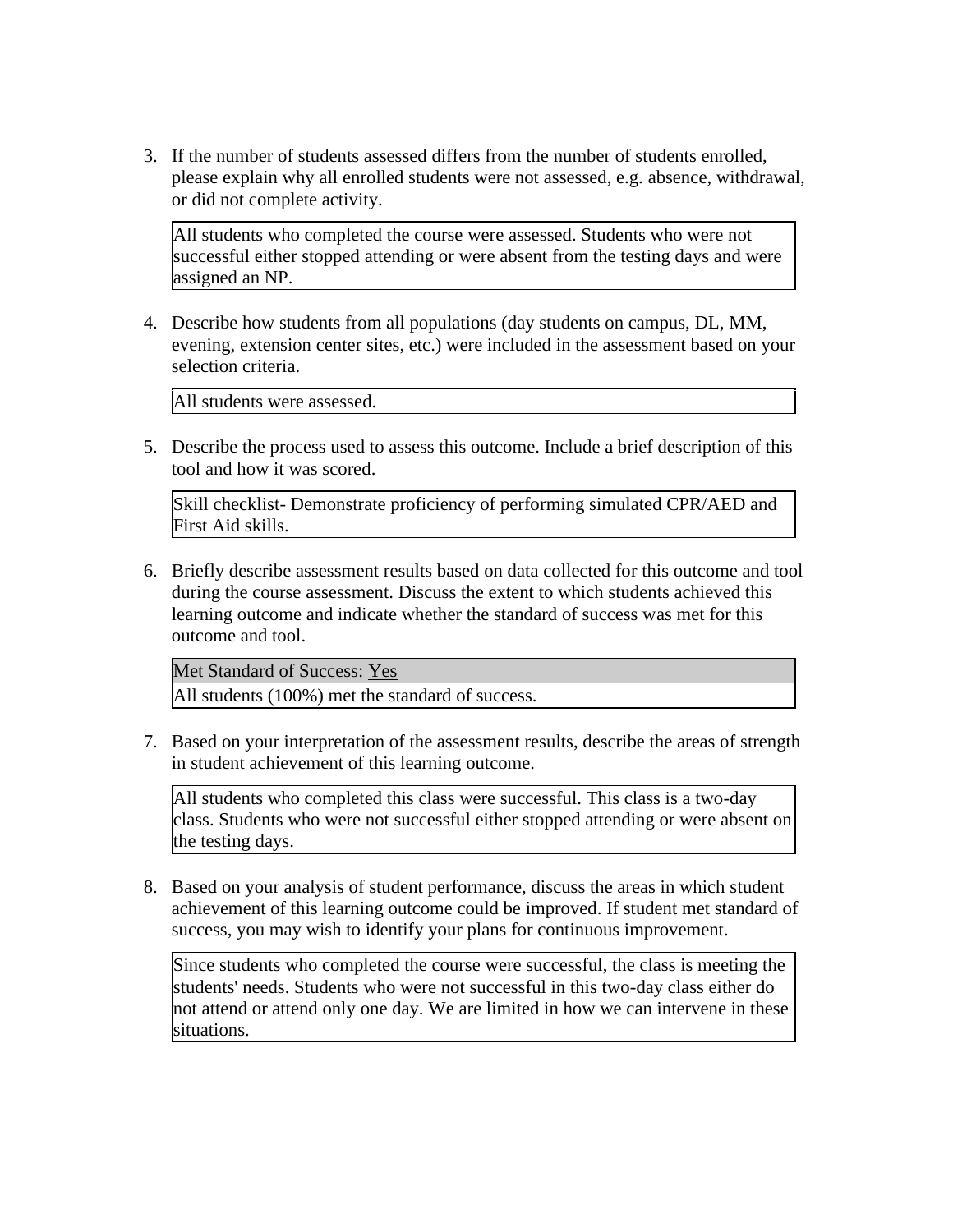## **III. Course Summary and Intended Changes Based on Assessment Results**

1. Based on the previous report's Intended Change(s) identified in Section I above, please discuss how effective the changes were in improving student learning.

There were no changes recommended as a result of the last assessment test. Students who complete the class do extremely well.

2. Describe your overall impression of how this course is meeting the needs of students. Did the assessment process bring to light anything about student achievement of learning outcomes that surprised you?

This course is meeting the needs of the students. Students are certified in CPR/AED upon the successful completion of the course.

3. Describe when and how this information, including the action plan, was or will be shared with Departmental Faculty.

This information will be shared at a faculty meeting.

4.

Intended Change(s)

| <b>Intended Change</b> | Description of the<br>change | Rationale | Implementation<br>Date |
|------------------------|------------------------------|-----------|------------------------|
| No changes intended.   |                              |           |                        |

5. Is there anything that you would like to mention that was not already captured?

## **III. Attached Files**

## [HSC 131 Data](documents/HSC%20131%20data.xlsx)

| <b>Faculty/Preparer:</b>                       | Hiralal Dedhia <b>Date:</b> $04/22/2020$ |                           |  |
|------------------------------------------------|------------------------------------------|---------------------------|--|
| <b>Department Chair:</b>                       | Rene Stark                               | <b>Date:</b> $04/23/2020$ |  |
| Dean:                                          | Valerie Greaves Date: 05/12/2020         |                           |  |
| <b>Assessment Committee Chair: Shawn Deron</b> |                                          | <b>Date:</b> $07/14/2020$ |  |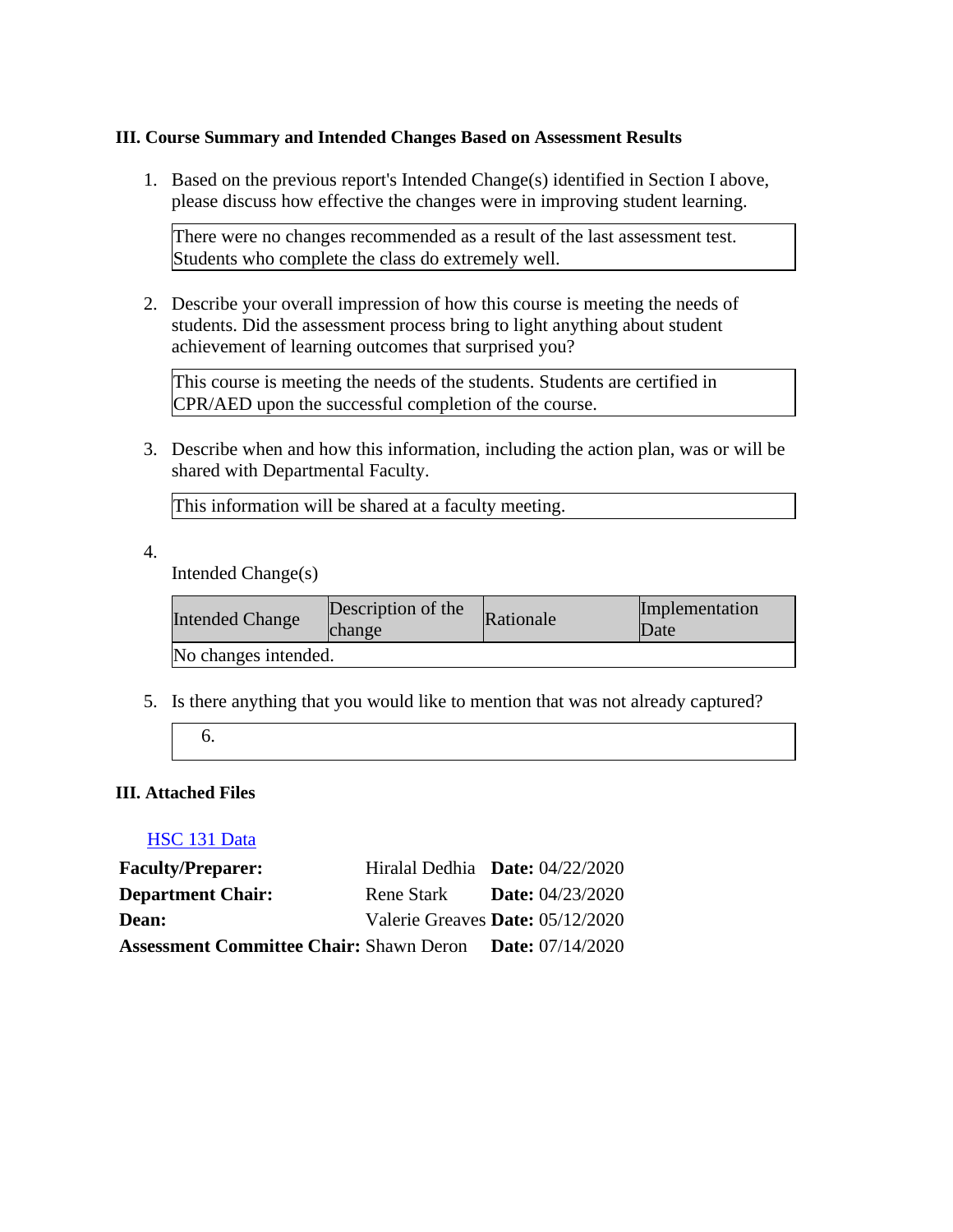**Course Assessment Report Washtenaw Community College**

| Discipline                           | Course Number                           | Title                                                                                  |
|--------------------------------------|-----------------------------------------|----------------------------------------------------------------------------------------|
| <b>Health Science</b>                | 131                                     | HSC 131 10/19/2016-<br>CPR/AED for the<br>Professional Rescuer and<br><b>First Aid</b> |
| Division                             | Department                              | <b>Faculty Preparer</b>                                                                |
| <b>Health Sciences</b>               | Nursing & Health Science Hiralal Dedhia |                                                                                        |
| Date of Last Filed Assessment Report |                                         |                                                                                        |

## **I. Assessment Results per Student Learning Outcome**

Outcome 1: Respond appropriately to simulated medical emergencies and injuries per American Red Cross standards.

- Assessment Plan
	- o Assessment Tool: ARC Skills Check-outs sheets
	- o Assessment Date: Spring/Summer 2013
	- o Course section(s)/other population: All
	- o Number students to be assessed: Offer  $\sim 10$  section/sem  $= \sim 300$  students/yr.
	- o How the assessment will be scored: ARC established skills list
	- o Standard of success to be used for this assessment: 70% will satisfactorily perform ARC skills
	- o Who will score and analyze the data: Course coordinator
- 1. Indicate the Semester(s) and year(s) assessment data were collected for this report.

| Fall (indicate years below) below) | Winter (indicate years) | SP/SU (indicate years)<br>below) |
|------------------------------------|-------------------------|----------------------------------|
|                                    |                         | 2016                             |

### 2. Provide assessment sample size data in the table below.

| # of students enrolled | # of students assessed |
|------------------------|------------------------|
| 101                    |                        |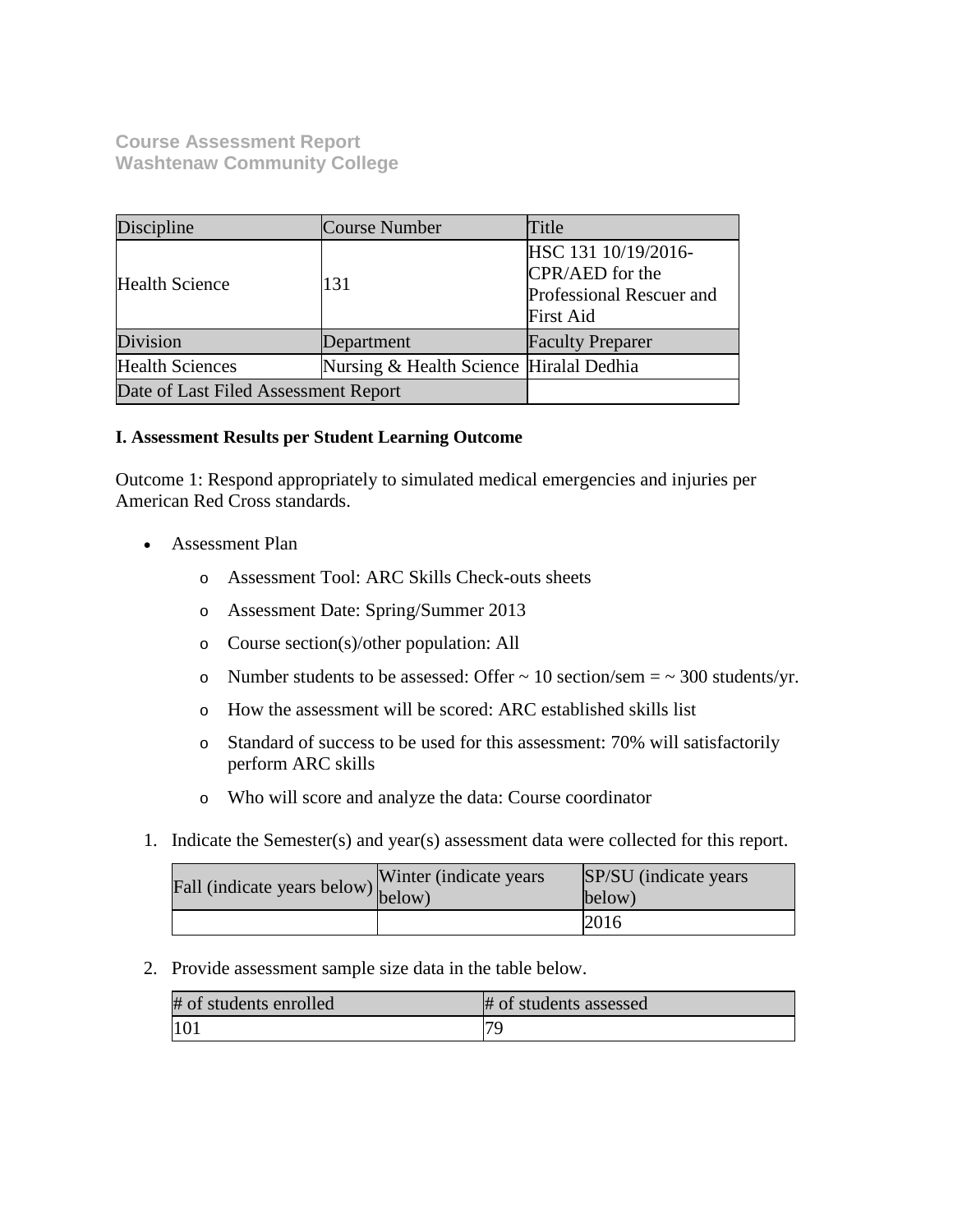3. If the number of students assessed differs from the number of students enrolled, please explain why all enrolled students were not assessed, e.g. absence, withdrawal, or did not complete activity.

All students who completed the course were assessed.

4. Describe how students from all populations (day students on campus, DL, MM, evening, extension center sites, etc.) were included in the assessment based on your selection criteria.

All students were assessed

5. Describe the process used to assess this outcome. Include a brief description of this tool and how it was scored.

Skill Checklist- Demonstrate proficiency of performing simulated CPR/AED and First Aid skills.

6. Briefly describe assessment results based on data collected for this outcome and tool during the course assessment. Discuss the extent to which students achieved this learning outcome and indicate whether the standard of success was met for this outcome and tool.

Met Standard of Success: Yes

100% of students successfully completed all skills on the checklist.

7. Based on your interpretation of the assessment results, describe the areas of strength in student achievement of this learning outcome.

Students who complete the class are successful. Students who are not being successful, either stop attending or are absent from the testing days and are assigned a grade of NP. Multiple e-mails are sent to students who aren't attending.

Students who attend follow skill instructions and practice the skills. They were all successful at check off.

8. Based on your analysis of student performance, discuss the areas in which student achievement of this learning outcome could be improved. If student met standard of success, you may wish to identify your plans for continuous improvement.

This is a two-day class, therefore, we are limited in how we can intervene in these situations.

Outcome 1: Respond appropriately to simulated medical emergencies and injuries per American Red Cross standards.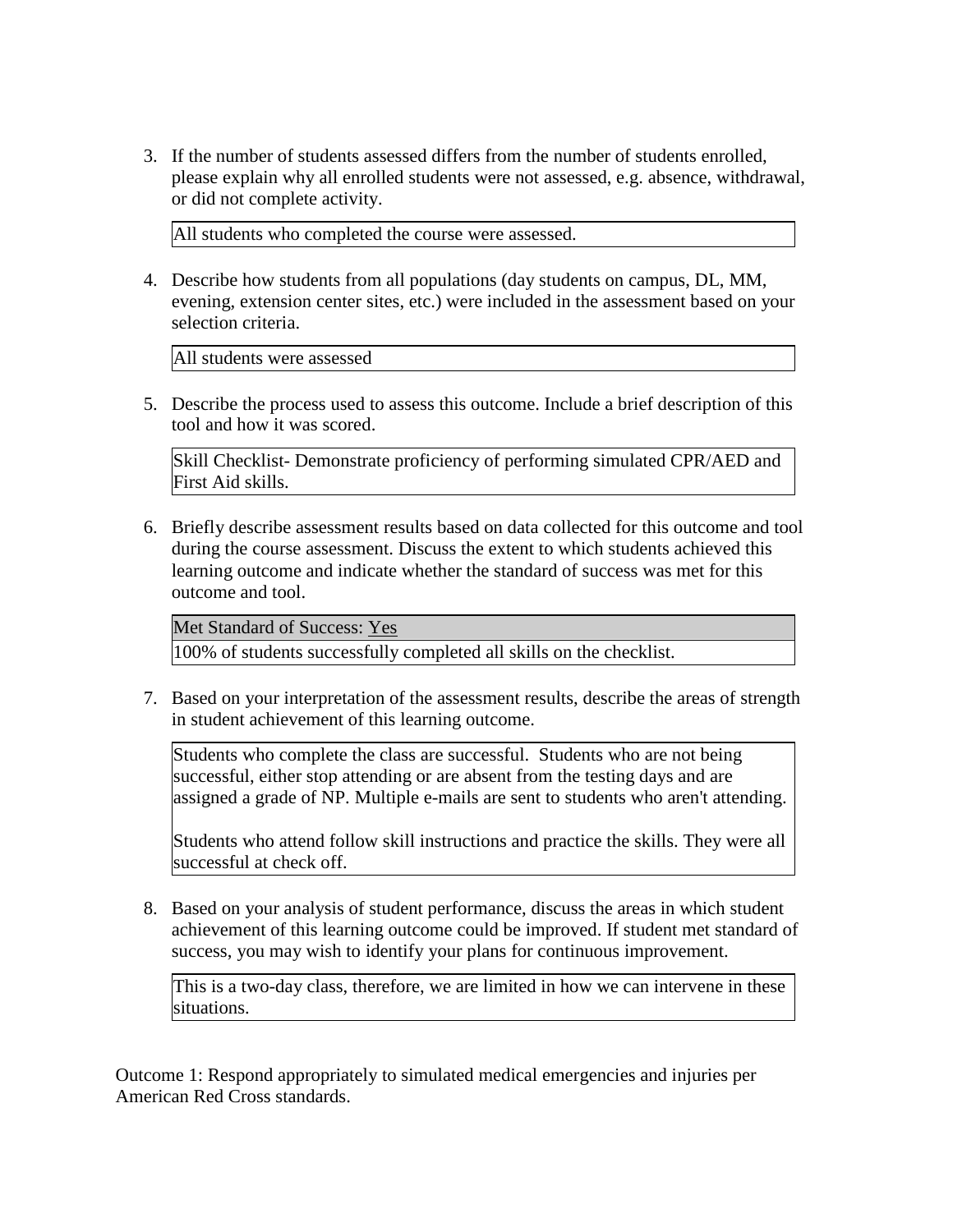- Assessment Plan
	- o Assessment Tool: ARC standardized tests for: ARC First Aid component and CPR/AED for the Professional Rescuer
	- o Assessment Date: Spring/Summer 2013
	- o Course section(s)/other population: All
	- o Number students to be assessed:  $\sim 10$  sections offered per semester= 300 students per year.
	- o How the assessment will be scored: ARC test keys
	- o Standard of success to be used for this assessment: 70% students will score 80% or higher on ARC tests
	- o Who will score and analyze the data: Course coordinator
- 1. Indicate the Semester(s) and year(s) assessment data were collected for this report.

| rall (indicate years below) below) | Winter (indicate years | SP/SU (indicate years)<br>below) |
|------------------------------------|------------------------|----------------------------------|
|                                    |                        | 2016                             |

2. Provide assessment sample size data in the table below.

| # of students enrolled | # of students assessed |
|------------------------|------------------------|
|                        | 70                     |

3. If the number of students assessed differs from the number of students enrolled, please explain why all enrolled students were not assessed, e.g. absence, withdrawal, or did not complete activity.

All students who completed the class were assessed.

4. Describe how students from all populations (day students on campus, DL, MM, evening, extension center sites, etc.) were included in the assessment based on your selection criteria.

All students were assessed

5. Describe the process used to assess this outcome. Include a brief description of this tool and how it was scored.

Students were given American Red Cross tests.

6. Briefly describe assessment results based on data collected for this outcome and tool during the course assessment. Discuss the extent to which students achieved this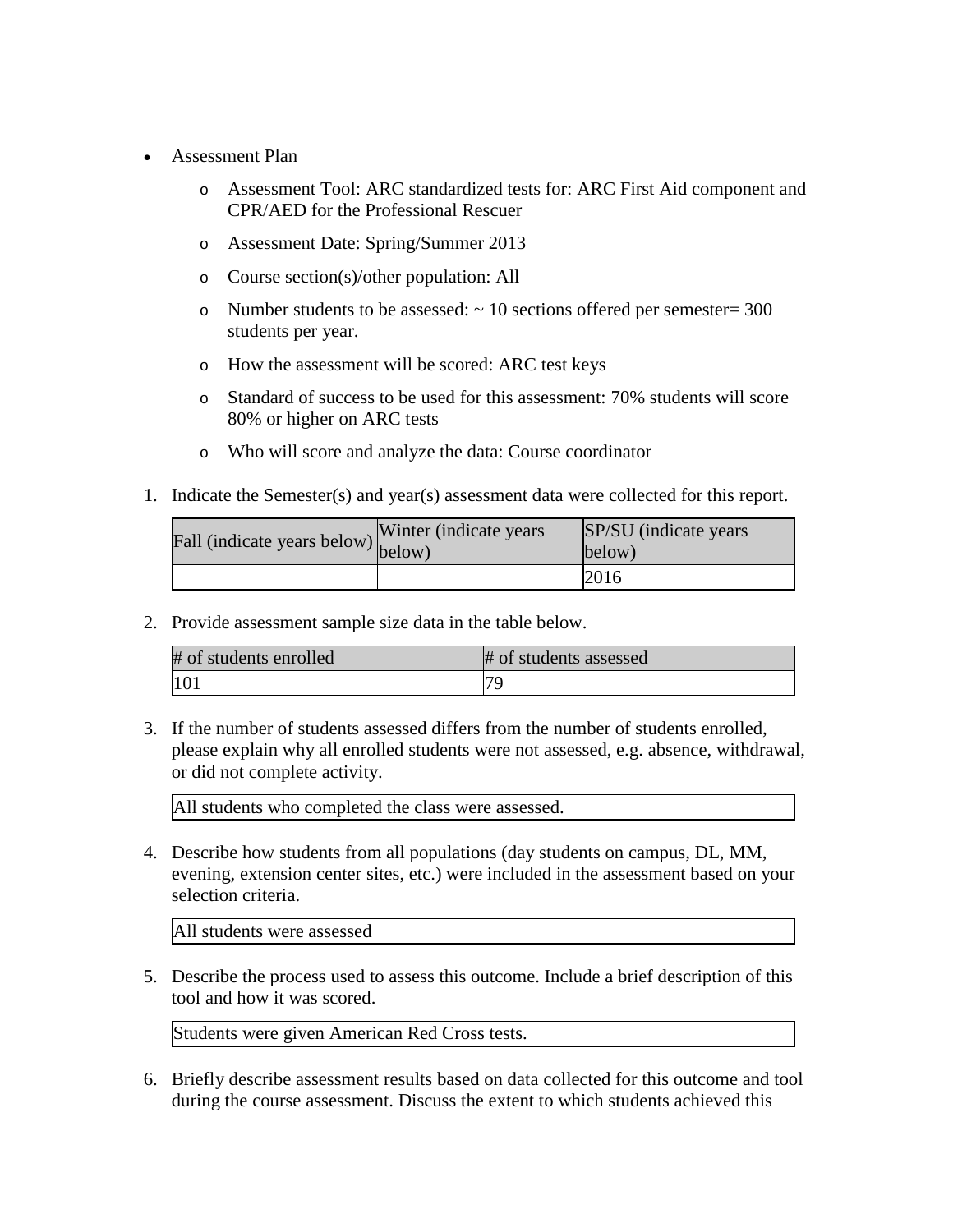learning outcome and indicate whether the standard of success was met for this outcome and tool.

Met Standard of Success: Yes

100% of students successfully scored 80% or higher on the two tests.

7. Based on your interpretation of the assessment results, describe the areas of strength in student achievement of this learning outcome.

Students who complete the class are successful. Students who are not being successful, either stop attending or are absent from the testing days and are assigned a grade of NP. Multiple e-mails are sent to students who aren't attending.

Students who attend follow skill instructions and practice the skills. They were all successful at check off.

8. Based on your analysis of student performance, discuss the areas in which student achievement of this learning outcome could be improved. If student met standard of success, you may wish to identify your plans for continuous improvement.

This is a two-day class, therefore, we are limited in how we can intervene in these situations.

## **II. Course Summary and Action Plans Based on Assessment Results**

1. Describe your overall impression of how this course is meeting the needs of students. Did the assessment process bring to light anything about student achievement of learning outcomes that surprised you?

This course provides the requisite knowledge and skills to respond to patients who are experiencing respiratory, cardiac arrest, airway obstruction, breathing and first aid emergencies. The course teaches skills that students need to know to give immediate care to suddenly injured or ill persons until more advanced medical personnel arrive and take over. Students were very well prepared for this course.

2. Describe when and how this information, including the action plan, was or will be shared with Departmental Faculty.

Department meeting.

3.

Intended Change(s)

| <b>Intended Change</b> | Description of the<br>change | Rationale | Implementation<br>Date |
|------------------------|------------------------------|-----------|------------------------|
|------------------------|------------------------------|-----------|------------------------|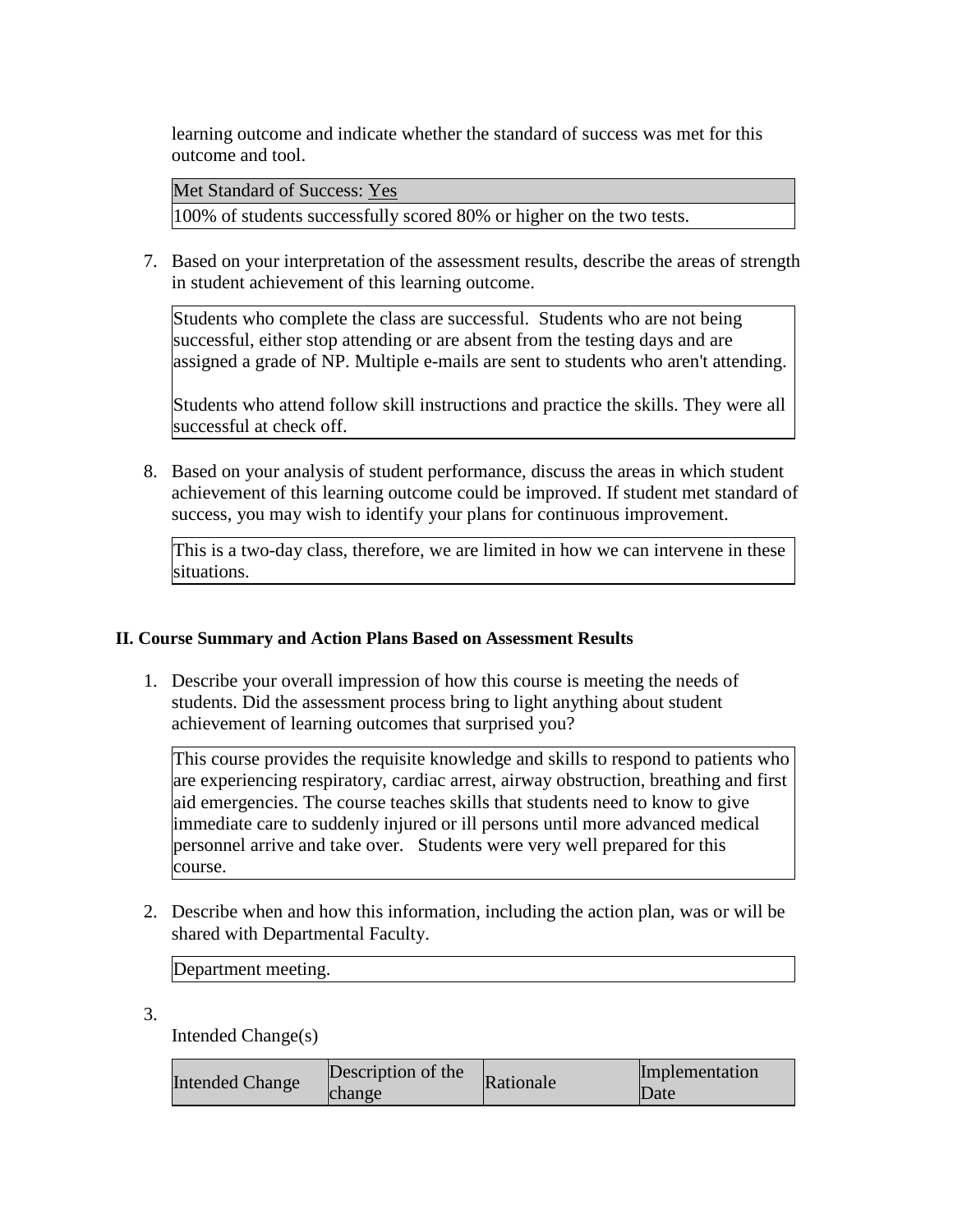No changes intended.

- 4. Is there anything that you would like to mention that was not already captured?
	- 5.

## **III. Attached Files**

# skill check offs

| <b>Faculty/Preparer:</b>                      | Hiralal Dedhia                    | <b>Date:</b> $11/14/2016$ |
|-----------------------------------------------|-----------------------------------|---------------------------|
| <b>Department Chair:</b>                      | Mary Burns-Coral Date: 11/15/2016 |                           |
| <b>Dean:</b>                                  | Valerie Greaves Date: 11/21/2016  |                           |
| <b>Assessment Committee Chair: Ruth Walsh</b> |                                   | <b>Date:</b> $01/29/2017$ |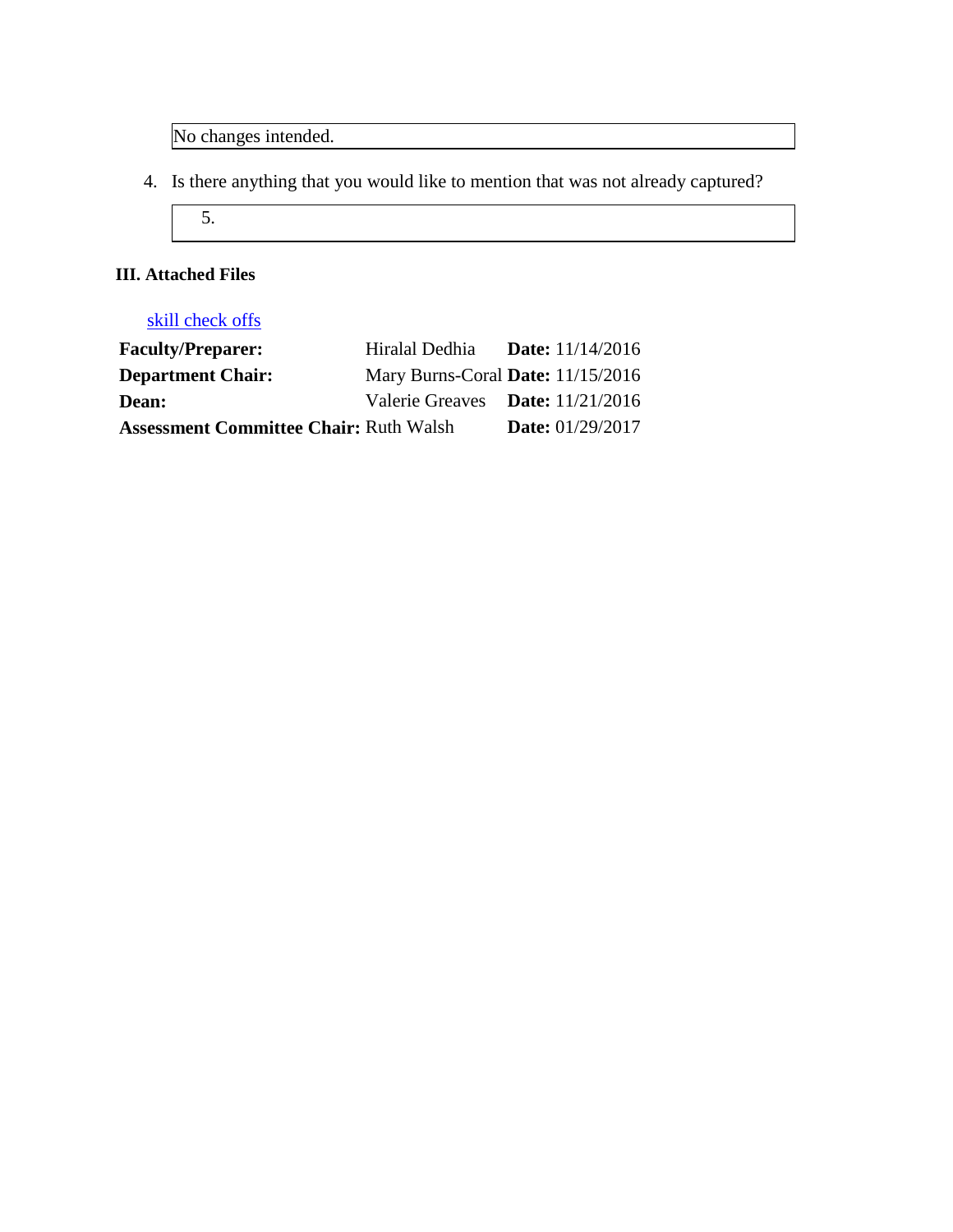**Course Assessment Report Washtenaw Community College**

| Discipline                                                       | <b>Course Number</b> | Title                                                                                  |
|------------------------------------------------------------------|----------------------|----------------------------------------------------------------------------------------|
| <b>Health Science</b>                                            | 131                  | HSC 131 03/15/2013-<br>CPR/AED for the<br>Professional Rescuer and<br><b>First Aid</b> |
| Division                                                         | Department           | <b>Faculty Preparer</b>                                                                |
| Math, Science and Health Nursing & Health Science Hiralal Dedhia |                      |                                                                                        |
| Date of Last Filed Assessment Report                             |                      |                                                                                        |

## **I. Assessment Results per Student Learning Outcome**

Outcome 1: Respond appropriately to simulated medical emergencies and injuries per American Red Cross standards.

- Assessment Plan
	- o Assessment Tool: ARC standardized tests for: ARC First Aid component and CPR/AED for the Professional Rescuer
	- o Assessment Date: Spring/Summer 2013
	- o Course section(s)/other population: All
	- o Number students to be assessed: ~ 10 sections offered per semester= 300 students per year.
	- o How the assessment will be scored: ARC test keys
	- o Standard of success to be used for this assessment: 70% students will score 80% or higher on ARC tests
	- o Who will score and analyze the data: Course coordinator
- 1. Indicate the Semester(s) and year(s) assessment data were collected for this report.

| rall (indicate years below) below) | Winter (indicate years) | <b>SP/SU</b> (indicate years)<br>below) |
|------------------------------------|-------------------------|-----------------------------------------|
|                                    | 2013                    |                                         |

2. Provide assessment sample size data in the table below.

| # of students enrolled | # of students assessed |
|------------------------|------------------------|
| 117                    | 90                     |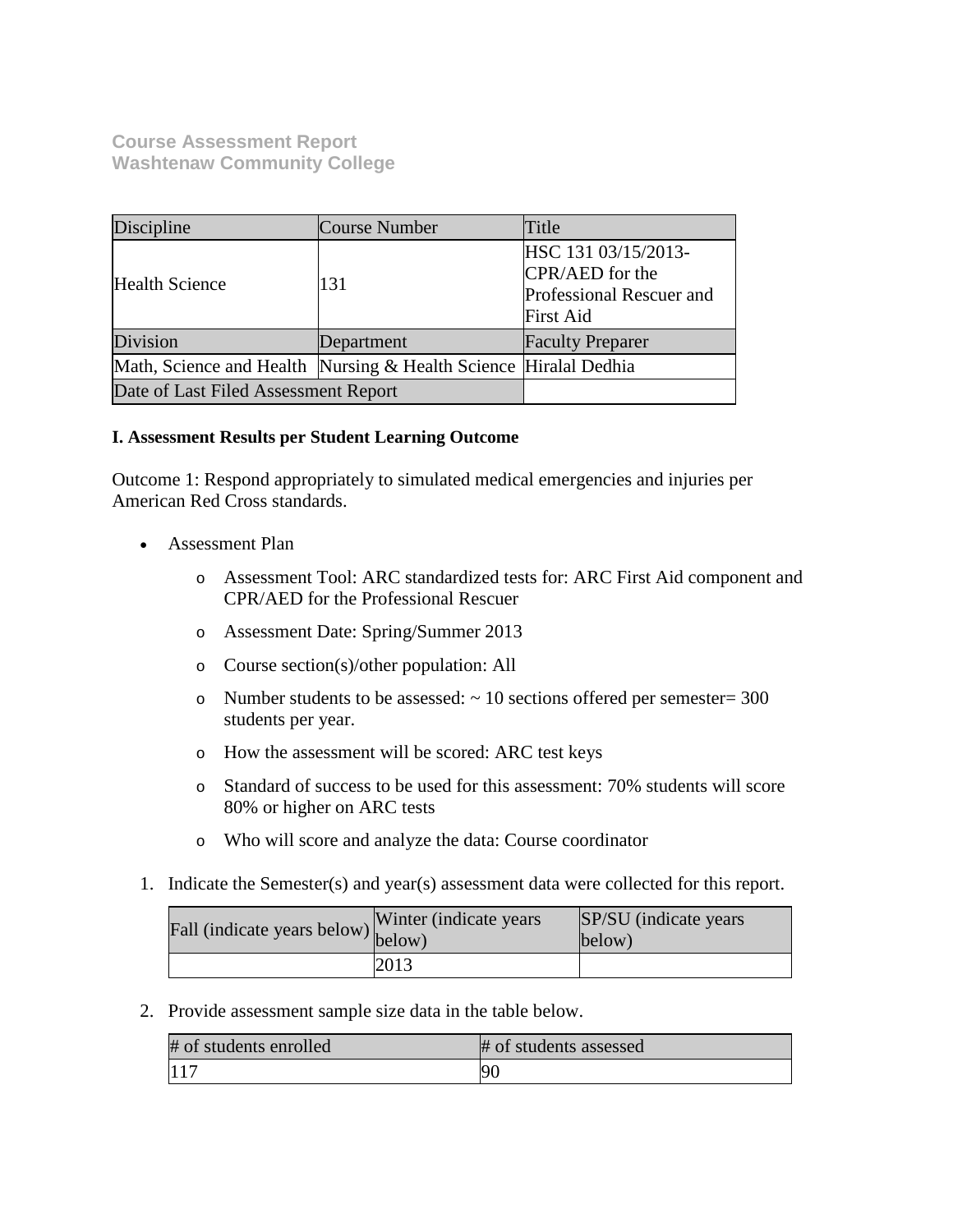3. If the number of students assessed differs from the number of students enrolled, please explain why all enrolled students were not assessed, e.g. absence, withdrawal, or did not complete activity.

Random sample of students

4. Describe how students from all populations (day students on campus, DL, MM, evening, extension center sites, etc.) were included in the assessment based on your selection criteria.

All populations of students assessed such as MM students, evening, and weekend.

5. Describe the process used to assess this outcome. Include a brief description of this tool and how it was scored.

As per American Red Cross standard, check offs and exams from ARC were scored against the answer key.

6. Briefly describe assessment results based on data collected for this outcome and tool during the course assessment. Discuss the extent to which students achieved this learning outcome and indicate whether the standard of success was met for this outcome and tool.

Met Standard of Success: Yes

92.22% students scored 80% or higher. Students were able to respond appropriately to breathing and cardiac emergencies. This includes automated external defibrillator to care for a victim of experiencing cardiac arrest. Students were able to demonstrate skills to respond appropriately to breathing and cardiac emergencies. Students were able to demonstrate skills needed to give immediate care to suddenly injured or ill persons until more advanced medical personnel arrive and take over. Students were able to recognize and respond appropriately to first aid emergencies.

7. Based on your interpretation of the assessment results, describe the areas of strength in student achievement of this learning outcome.

Students recognize and respond appropriately to cardiac, breathing and first aid emergencies.

8. Based on your analysis of student performance, discuss the areas in which student achievement of this learning outcome could be improved. If student met standard of success, you may wish to identify your plans for continuous improvement.

Students have been consistently demonstrating the skills needed to respond to emergencies.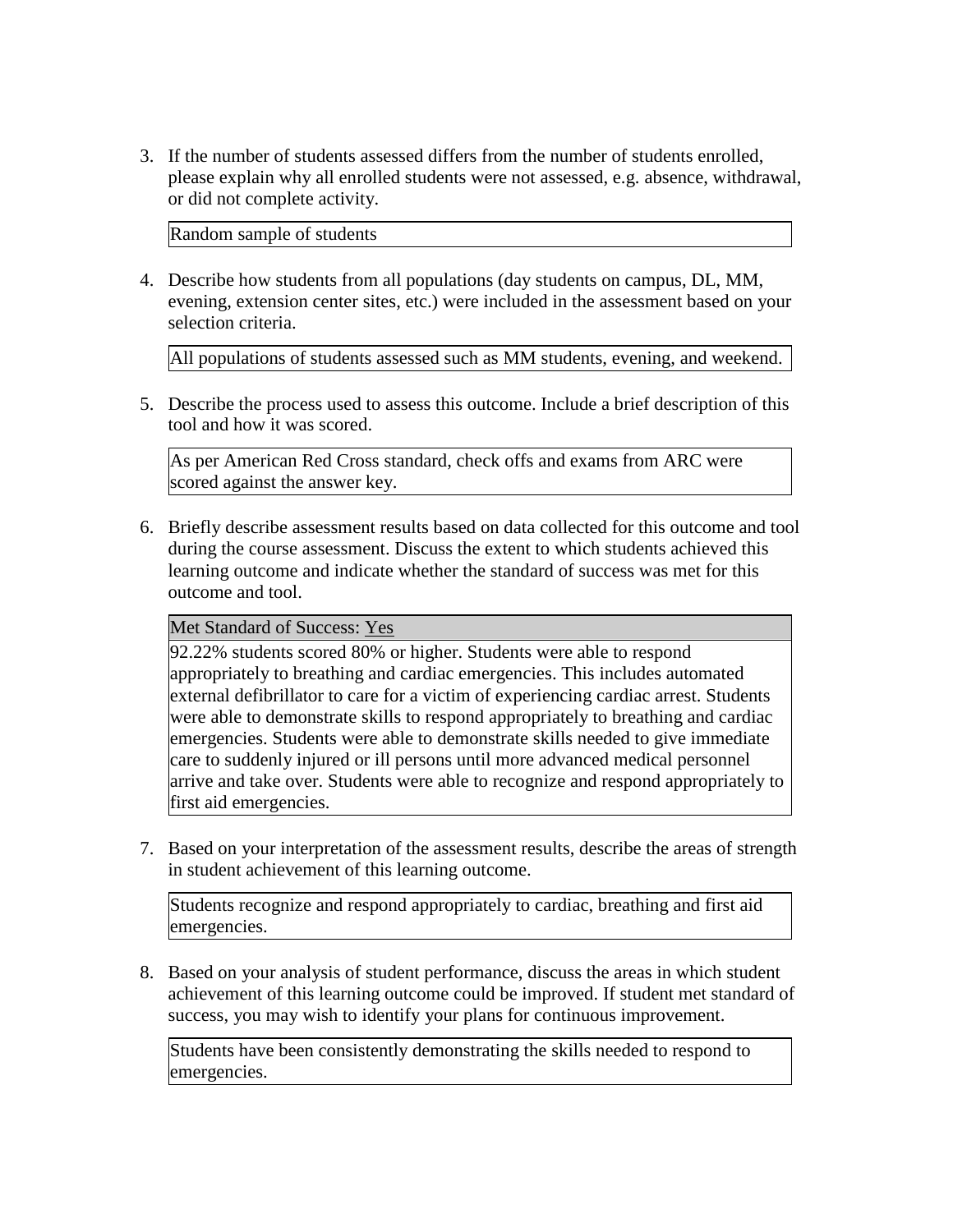Outcome 1: Respond appropriately to simulated medical emergencies and injuries per American Red Cross standards.

- Assessment Plan
	- o Assessment Tool: ARC Skills Check-outs sheets
	- o Assessment Date: Spring/Summer 2013
	- o Course section(s)/other population: All
	- $\circ$  Number students to be assessed: Offer  $\sim$  10 section/sem =  $\sim$  300 students/yr.
	- o How the assessment will be scored: ARC established skills list
	- o Standard of success to be used for this assessment: 70% will satisfactorily perform ARC skills
	- o Who will score and analyze the data: Course coordinator
- 1. Indicate the Semester(s) and year(s) assessment data were collected for this report.

| Fall (indicate years below) below) | Winter (indicate years) | SP/SU (indicate years)<br>below) |
|------------------------------------|-------------------------|----------------------------------|
|                                    | 2013                    |                                  |

2. Provide assessment sample size data in the table below.

| # of students enrolled | # of students assessed |
|------------------------|------------------------|
| 117                    | L) Z                   |

3. If the number of students assessed differs from the number of students enrolled, please explain why all enrolled students were not assessed, e.g. absence, withdrawal, or did not complete activity.

Random sample of students was taken.

4. Describe how students from all populations (day students on campus, DL, MM, evening, extension center sites, etc.) were included in the assessment based on your selection criteria.

All populations of students assessed such as MM, evening, weekend.

5. Describe the process used to assess this outcome. Include a brief description of this tool and how it was scored.

As per American Red Cross standards, check offs and exams from ARC were scored against the answer key.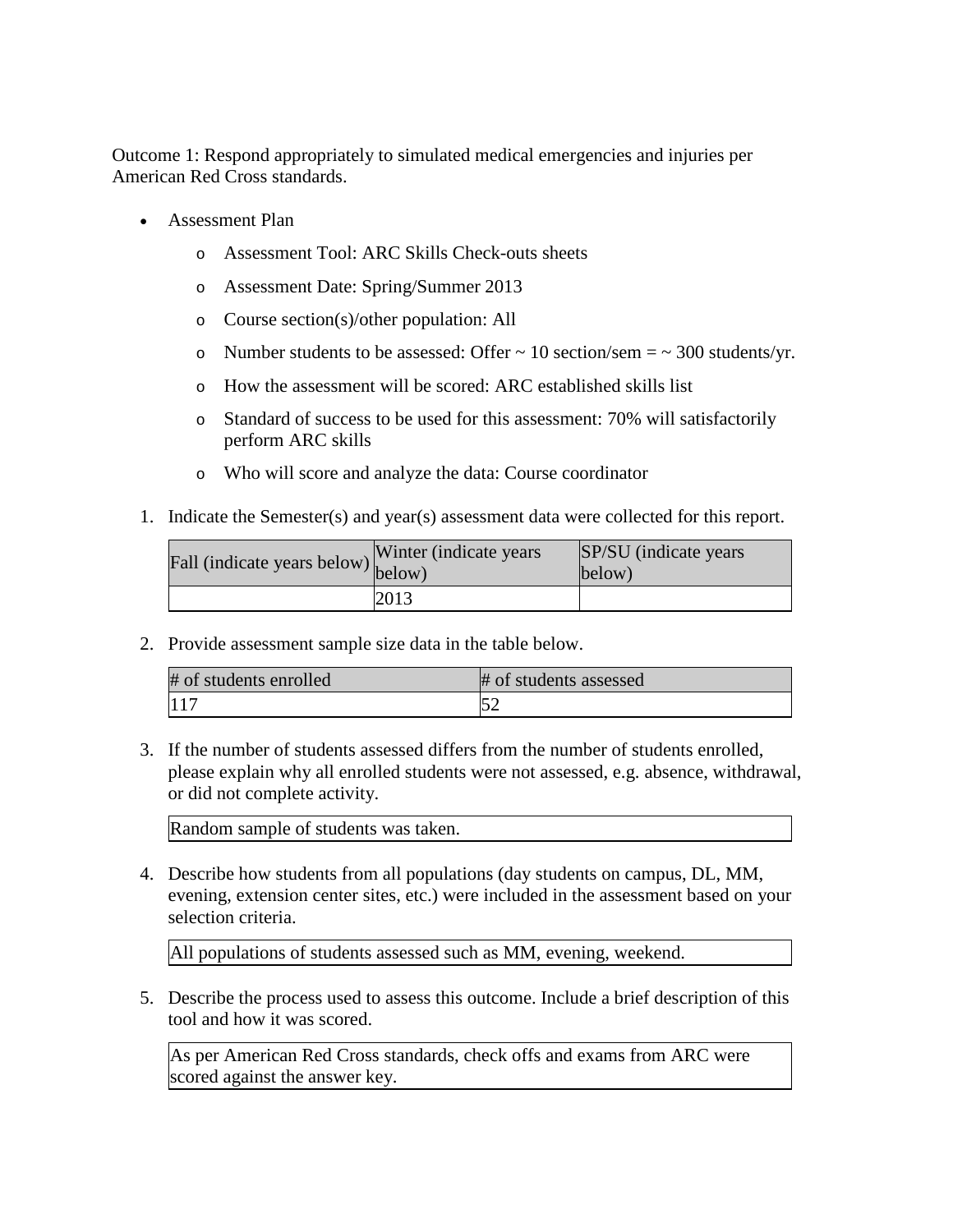6. Briefly describe assessment results based on data collected for this outcome and tool during the course assessment. Discuss the extent to which students achieved this learning outcome and indicate whether the standard of success was met for this outcome and tool.

Met Standard of Success: Yes

91% students scored 80% or higher. Students have achieved this outcome. Check offs and department exams were used.

7. Based on your interpretation of the assessment results, describe the areas of strength in student achievement of this learning outcome.

Students recognize and respond appropriately to cardiac, breathing and first aid emergencies.

8. Based on your analysis of student performance, discuss the areas in which student achievement of this learning outcome could be improved. If student met standard of success, you may wish to identify your plans for continuous improvement.

Students have been consistently demonstrating the skills needed to respond to emergencies.

## **II. Course Summary and Action Plans Based on Assessment Results**

1. Describe your overall impression of how this course is meeting the needs of students. Did the assessment process bring to light anything about student achievement of learning outcomes that surprised you?

Students have performed very well in identifying emergency situations and taking proper care such as performing CPR, using an AED, taking care of a conscious choking victim. Students respond very well to injury scenarios, and taking proper actions such as using bandages to stop bleeding, and using slings for suspected leg or arm injuries.

2. Describe when and how this information, including the action plan, was or will be shared with Departmental Faculty.

During department meeting

3.

Intended Change(s)

| <b>Intended Change</b> | Description of the<br>change | Rationale                   | Implementation<br>Date |
|------------------------|------------------------------|-----------------------------|------------------------|
| Other: test            | revise my test               | I need to get a better 2014 |                        |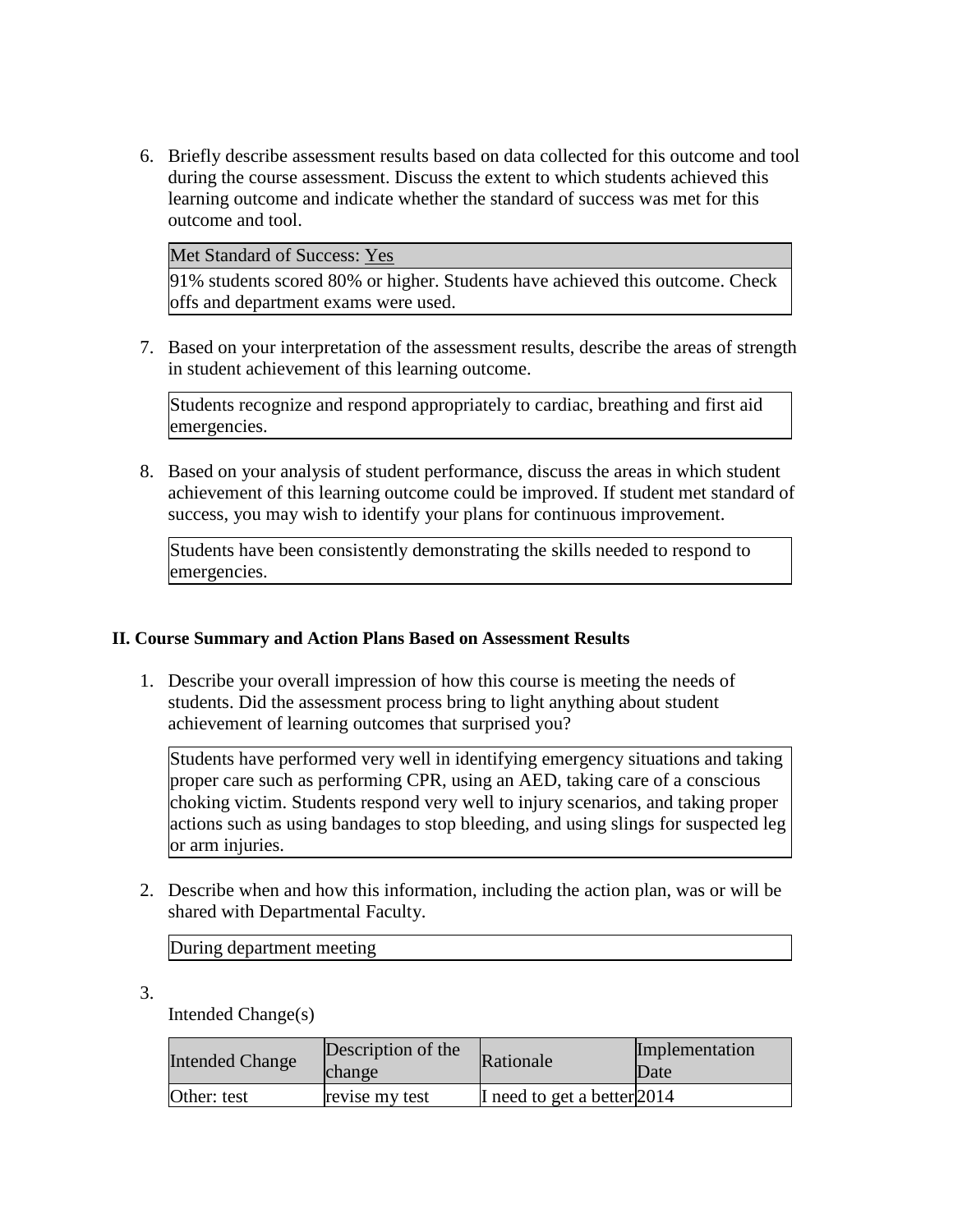| understanding of |  |
|------------------|--|
| their knowledge. |  |

4. Is there anything that you would like to mention that was not already captured?

Looks good

## **III. Attached Files**

## HSc 131 summary

| <b>Faculty/Preparer:</b> Hiralal Dedhia           | <b>Date:</b> $6/14/13$ |
|---------------------------------------------------|------------------------|
| <b>Department Chair:</b> Vickie Salter            | <b>Date:</b> $6/17/13$ |
| <b>Dean:</b> Martha Showalter                     | <b>Date:</b> $6/17/13$ |
| <b>Assessment Committee Chair: Michelle Garey</b> | <b>Date:</b> $7/16/13$ |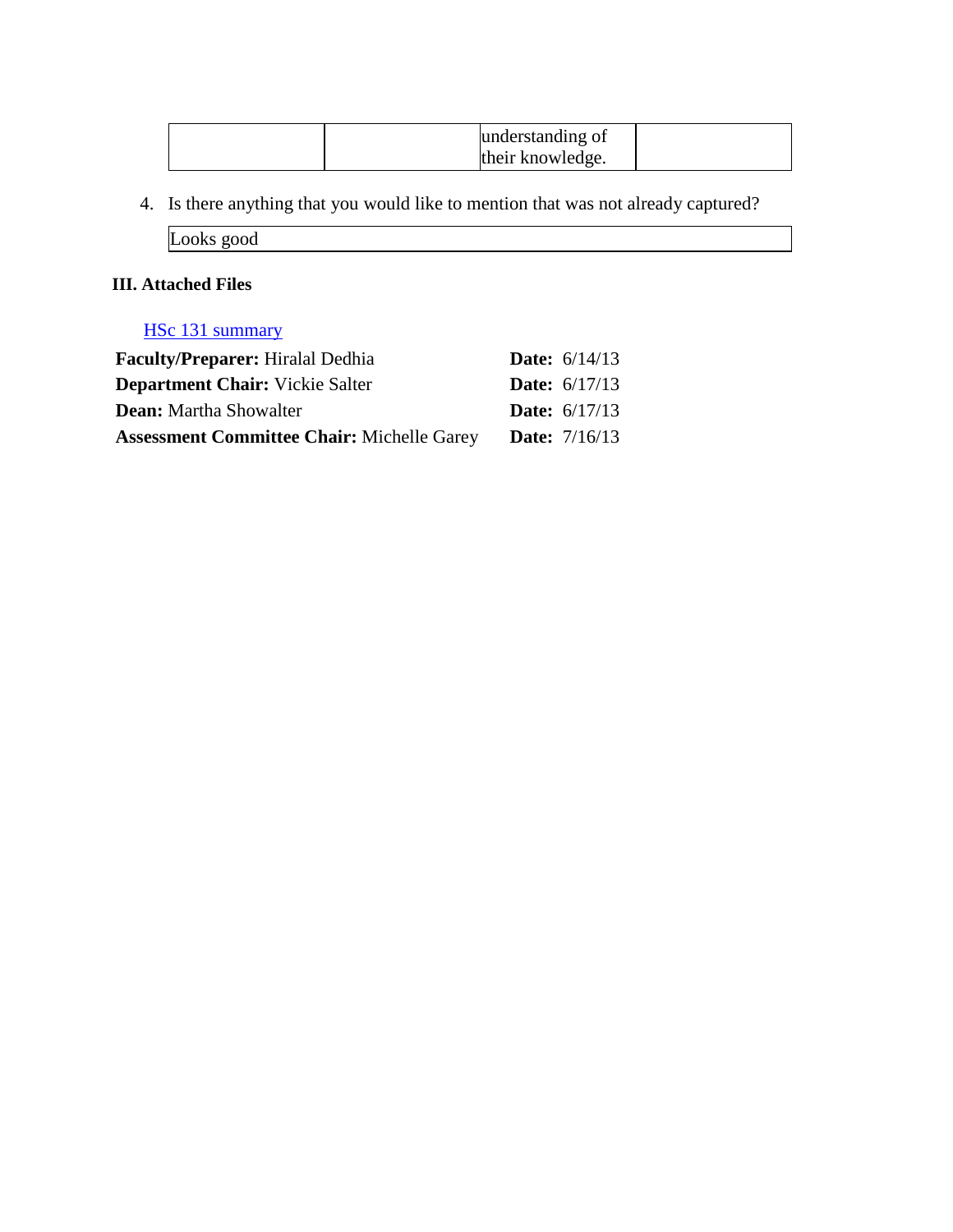### **COURSE ASSESSMENT REPORT**

#### I. Background Information

1. Course assessed:

Course Discipline Code and Number: HSC 131 Division/Department Codes: HAT / NHSD

2. Semester assessment was conducted (check one):

|               | $\boxtimes$ Fall 2009 |  |
|---------------|-----------------------|--|
| $\Box$ Winter |                       |  |

Spring/Summer

3. Assessment tool(s) used: check all that apply.

### $\Box$  Portfolio

 $\boxtimes$  Standardized test – developed by American Red Cross (ARC)

Other external certification/licensure exam (specify):

- Survey
- Prompt
- $\Box$  Departmental exam
- Capstone experience (specify):

 $\boxtimes$  Other (specify): Demonstration of skills (per Skill Sheets developed by ARC)

- 4. Have these tools been used before?
	- $\boxtimes$  Yes  $\Box$  No

If yes, have the tools been altered since its last administration? If so, briefly describe changes made. This is the first formal course assessment process.

- 5. Indicate the number of students assessed/total number of students enrolled in the course. All students for all sections for Fall 2008, Winter 2009, Spring/Summer 2009 - 102, 128, 125 respectively. Total number of students assessed  $= 355$  out of 355
- 6. Describe how students were selected for the assessment. All students enrolled in HSC 131

### **II. Results**

1. Briefly describe the changes that were implemented in the course as a result of the previous assessment.

 $N/A$ 

- 2. List each outcome that was assessed for this report exactly as it is stated on the course master syllabus. Respond appropriately to simulated medical emergencies and injuries per American Red Cross standards.
- 3. Briefly describe assessment results based on data collected during the course assessment, demonstrating the extent to which students are achieving each of the learning outcomes listed above. Please attach a summary of the data collected.

For the three (3) semesters assessed, the number and percentage of students passing skills check-outs and ARC test with 80% or higher:

Fall 2008 - 80 out of 102 / 78% Winter 2009 - 120 out of 128 / 94% Spring/Summer 2009 - 106 out of 125 / 85%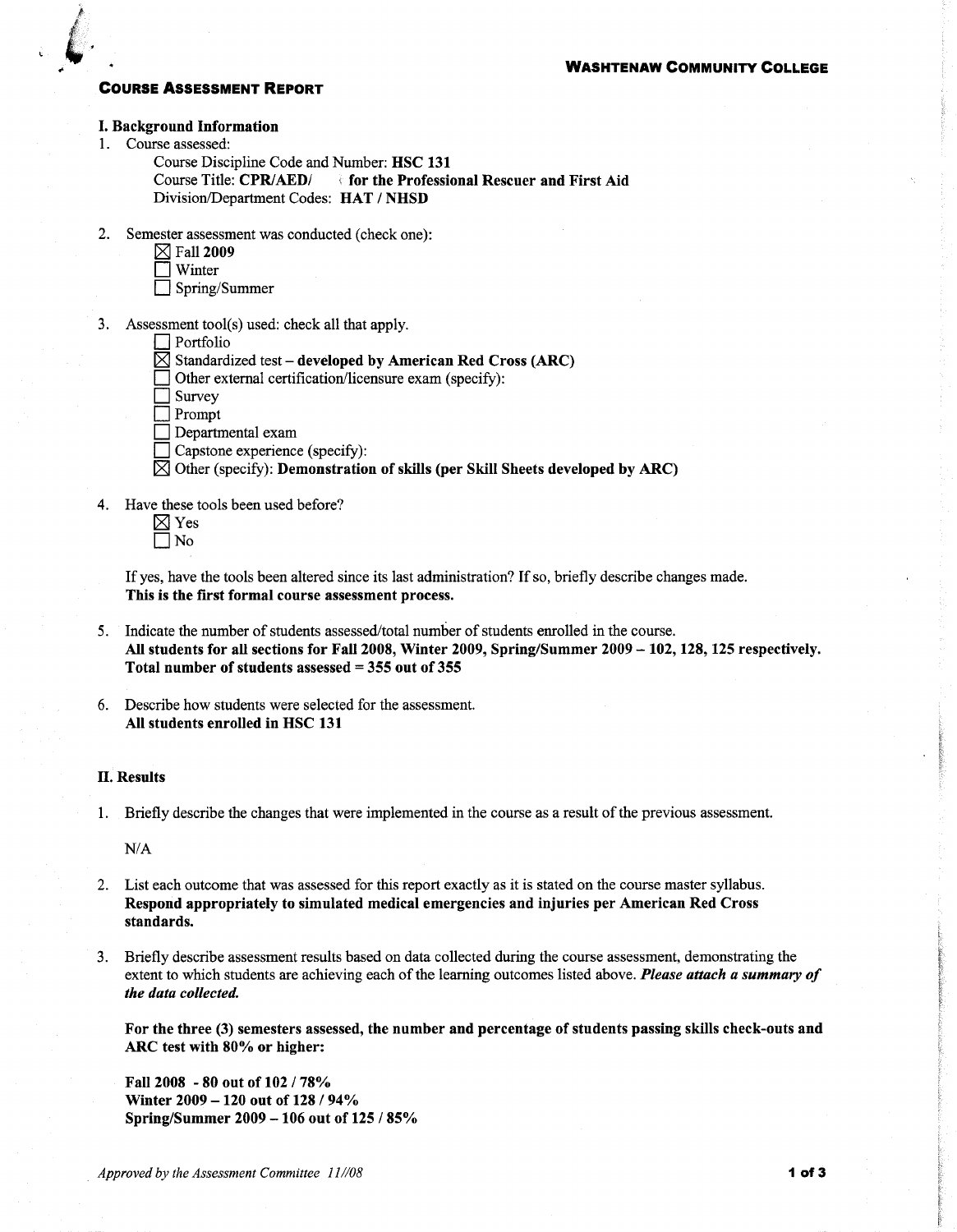### **COURSE ASSESSMENT REPORT**

- 4. For each outcome assessed, indicate the standard of success used, and the percentage of students who achieved that level of success. Please attach the rubric/scoring guide used for the assessment. Benchmark of 75% of students passing the skills check-outs and ARC test with 80% or higher was met in all three (3) semesters.
- 5. Describe the areas of strength and weakness in students' achievement of the learning outcomes shown in assessment results.

Assessment methods are effective in measuring course outcomes; these are external Strengths: standards/skill sheets and exams developed and approved through the American Red Cross.

Weaknesses: None noted

#### III. Changes influenced by assessment results

1. If weaknesses were found (see above) or students did not meet expectations, describe the action that will be taken to address these weaknesses.

No change necessary at this time

- 2. Identify intended changes that will be instituted based on results of this assessment activity (check all that apply). Please describe changes and give rationale for change. None planned until ARC changes standards for course.
	- a. Outcomes/Assessments on the Master Syllabus Change/rationale:
	- b. Objectives/Evaluation on the Master Syllabus Change/rationale:
	- c.  $\Box$  Course pre-requisites on the Master Syllabus Change/rationale:
	- d.  $\Box$  1<sup>st</sup> Day Handouts Change/rationale:
	- e.  $\Box$  Course assignments Change/rationale:
	- f.  $\Box$  Course materials (check all that apply)
		- $\exists$  Textbook **Handouts**
		- $\bigcap$  Other:
	- g. Instructional methods Change/rationale:
	- h.  $\Box$  Individual lessons & activities Change/rationale:
- 3. What is the timeline for implementing these actions?

#### IV. Future plans

- 1. Describe the extent to which the assessment tools used were effective in measuring student achievement of learning outcomes for this course. It is effective because the students have achieved the outcome.
- 2. If the assessment tools were not effective, describe the changes that will be made for future assessments.
- 3. Which outcomes from the master syllabus have been addressed in this report? Selected  $All X$
- Please return completed form to the Office of Curriculum & Assessment, SC 247. Approved by the Assessment Committee 11/08